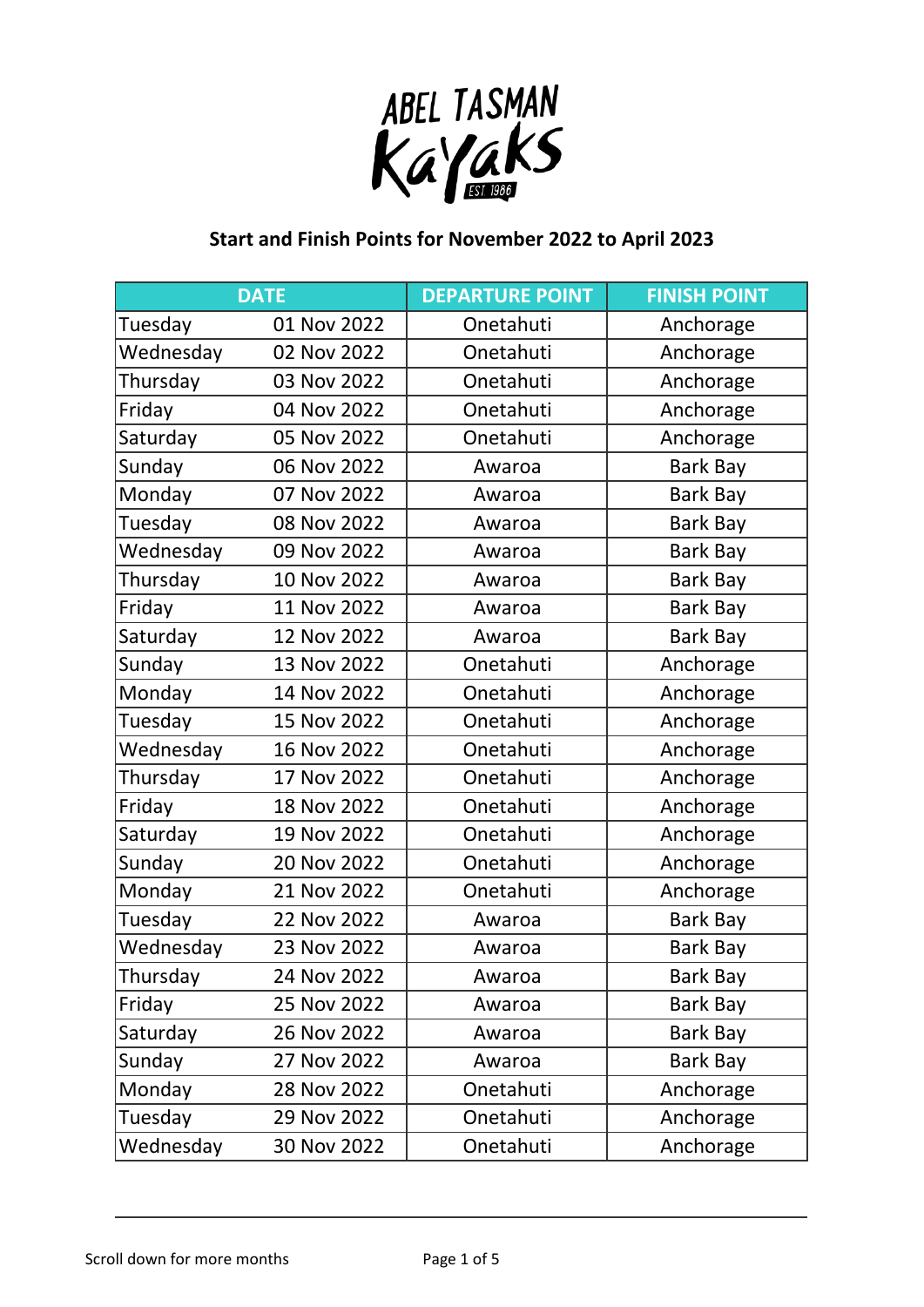|           | <b>DATE</b> | <b>DEPARTURE POINT</b> | <b>FINISH POINT</b> |
|-----------|-------------|------------------------|---------------------|
| Thursday  | 01 Dec 2022 | Onetahuti              | Anchorage           |
| Friday    | 02 Dec 2022 | Onetahuti              | Anchorage           |
| Saturday  | 03 Dec 2022 | Onetahuti              | Anchorage           |
| Sunday    | 04 Dec 2022 | Onetahuti              | Anchorage           |
| Monday    | 05 Dec 2022 | Onetahuti              | Anchorage           |
| Tuesday   | 06 Dec 2022 | Awaroa                 | Bark Bay            |
| Wednesday | 07 Dec 2022 | Awaroa                 | Bark Bay            |
| Thursday  | 08 Dec 2022 | Awaroa                 | Bark Bay            |
| Friday    | 09 Dec 2022 | Awaroa                 | Bark Bay            |
| Saturday  | 10 Dec 2022 | Awaroa                 | Bark Bay            |
| Sunday    | 11 Dec 2022 | Awaroa                 | Bark Bay            |
| Monday    | 12 Dec 2022 | Onetahuti              | Anchorage           |
| Tuesday   | 13 Dec 2022 | Onetahuti              | Anchorage           |
| Wednesday | 14 Dec 2022 | Onetahuti              | Anchorage           |
| Thursday  | 15 Dec 2022 | Onetahuti              | Anchorage           |
| Friday    | 16 Dec 2022 | Onetahuti              | Anchorage           |
| Saturday  | 17 Dec 2022 | Onetahuti              | Anchorage           |
| Sunday    | 18 Dec 2022 | Onetahuti              | Anchorage           |
| Monday    | 19 Dec 2022 | Onetahuti              | Anchorage           |
| Tuesday   | 20 Dec 2022 | Onetahuti              | Anchorage           |
| Wednesday | 21 Dec 2022 | Onetahuti              | Anchorage           |
| Thursday  | 22 Dec 2022 | Awaroa                 | Bark Bay            |
| Friday    | 23 Dec 2022 | Awaroa                 | Bark Bay            |
| Saturday  | 24 Dec 2022 | Awaroa                 | Bark Bay            |
| Sunday    | 25 Dec 2022 | Awaroa                 | Bark Bay            |
| Monday    | 26 Dec 2022 | Awaroa                 | Bark Bay            |
| Tuesday   | 27 Dec 2022 | Onetahuti              | Anchorage           |
| Wednesday | 28 Dec 2022 | Onetahuti              | Anchorage           |
| Thursday  | 29 Dec 2022 | Onetahuti              | Anchorage           |
| Friday    | 30 Dec 2022 | Onetahuti              | Anchorage           |
| Saturday  | 31 Dec 2022 | Onetahuti              | Anchorage           |
| Sunday    | 01 Jan 2023 | Onetahuti              | Anchorage           |
| Monday    | 02 Jan 2023 | Onetahuti              | Anchorage           |
| Tuesday   | 03 Jan 2023 | Onetahuti              | Anchorage           |
| Wednesday | 04 Jan 2023 | Onetahuti              | Anchorage           |
| Thursday  | 05 Jan 2023 | Awaroa                 | Bark Bay            |
| Friday    | 06 Jan 2023 | Awaroa                 | Bark Bay            |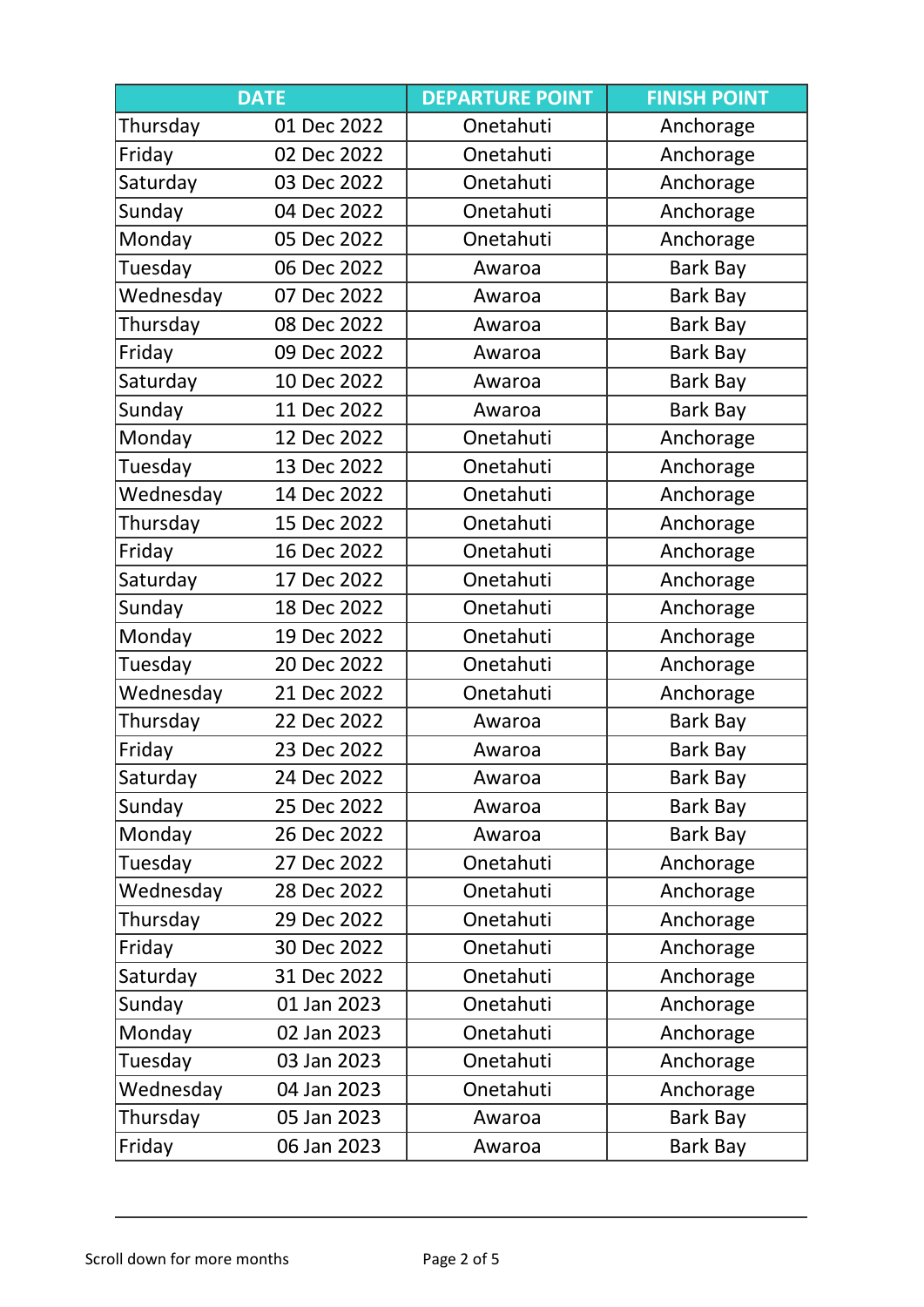|           | <b>DATE</b> | <b>DEPARTURE POINT</b> | <b>FINISH POINT</b> |
|-----------|-------------|------------------------|---------------------|
| Saturday  | 07 Jan 2023 | Awaroa                 | Bark Bay            |
| Sunday    | 08 Jan 2023 | Awaroa                 | Bark Bay            |
| Monday    | 09 Jan 2023 | Awaroa                 | Bark Bay            |
| Tuesday   | 10 Jan 2023 | Awaroa                 | Bark Bay            |
| Wednesday | 11 Jan 2023 | Onetahuti              | Anchorage           |
| Thursday  | 12 Jan 2023 | Onetahuti              | Anchorage           |
| Friday    | 13 Jan 2023 | Onetahuti              | Anchorage           |
| Saturday  | 14 Jan 2023 | Onetahuti              | Anchorage           |
| Sunday    | 15 Jan 2023 | Onetahuti              | Anchorage           |
| Monday    | 16 Jan 2023 | Onetahuti              | Anchorage           |
| Tuesday   | 17 Jan 2023 | Onetahuti              | Anchorage           |
| Wednesday | 18 Jan 2023 | Onetahuti              | Anchorage           |
| Thursday  | 19 Jan 2023 | Onetahuti              | Anchorage           |
| Friday    | 20 Jan 2023 | Awaroa                 | Bark Bay            |
| Saturday  | 21 Jan 2023 | Awaroa                 | Bark Bay            |
| Sunday    | 22 Jan 2023 | Awaroa                 | Bark Bay            |
| Monday    | 23 Jan 2023 | Awaroa                 | Bark Bay            |
| Tuesday   | 24 Jan 2023 | Awaroa                 | Bark Bay            |
| Wednesday | 25 Jan 2023 | Onetahuti              | Anchorage           |
| Thursday  | 26 Jan 2023 | Onetahuti              | Anchorage           |
| Friday    | 27 Jan 2023 | Onetahuti              | Anchorage           |
| Saturday  | 28 Jan 2023 | Onetahuti              | Anchorage           |
| Sunday    | 29 Jan 2023 | Onetahuti              | Anchorage           |
| Monday    | 30 Jan 2023 | Onetahuti              | Anchorage           |
| Tuesday   | 31 Jan 2023 | Onetahuti              | Anchorage           |
| Wednesday | 01 Feb 2023 | Onetahuti              | Anchorage           |
| Thursday  | 02 Feb 2023 | Onetahuti              | Anchorage           |
| Friday    | 03 Feb 2023 | Awaroa                 | Bark Bay            |
| Saturday  | 04 Feb 2023 | Awaroa                 | Bark Bay            |
| Sunday    | 05 Feb 2023 | Awaroa                 | Bark Bay            |
| Monday    | 06 Feb 2023 | Awaroa                 | <b>Bark Bay</b>     |
| Tuesday   | 07 Feb 2023 | Awaroa                 | Bark Bay            |
| Wednesday | 08 Feb 2023 | Awaroa                 | Bark Bay            |
| Thursday  | 09 Feb 2023 | Onetahuti              | Anchorage           |
| Friday    | 10 Feb 2023 | Onetahuti              | Anchorage           |
| Saturday  | 11 Feb 2023 | Onetahuti              | Anchorage           |
| Sunday    | 12 Feb 2023 | Onetahuti              | Anchorage           |
| Monday    | 13 Feb 2023 | Onetahuti              | Anchorage           |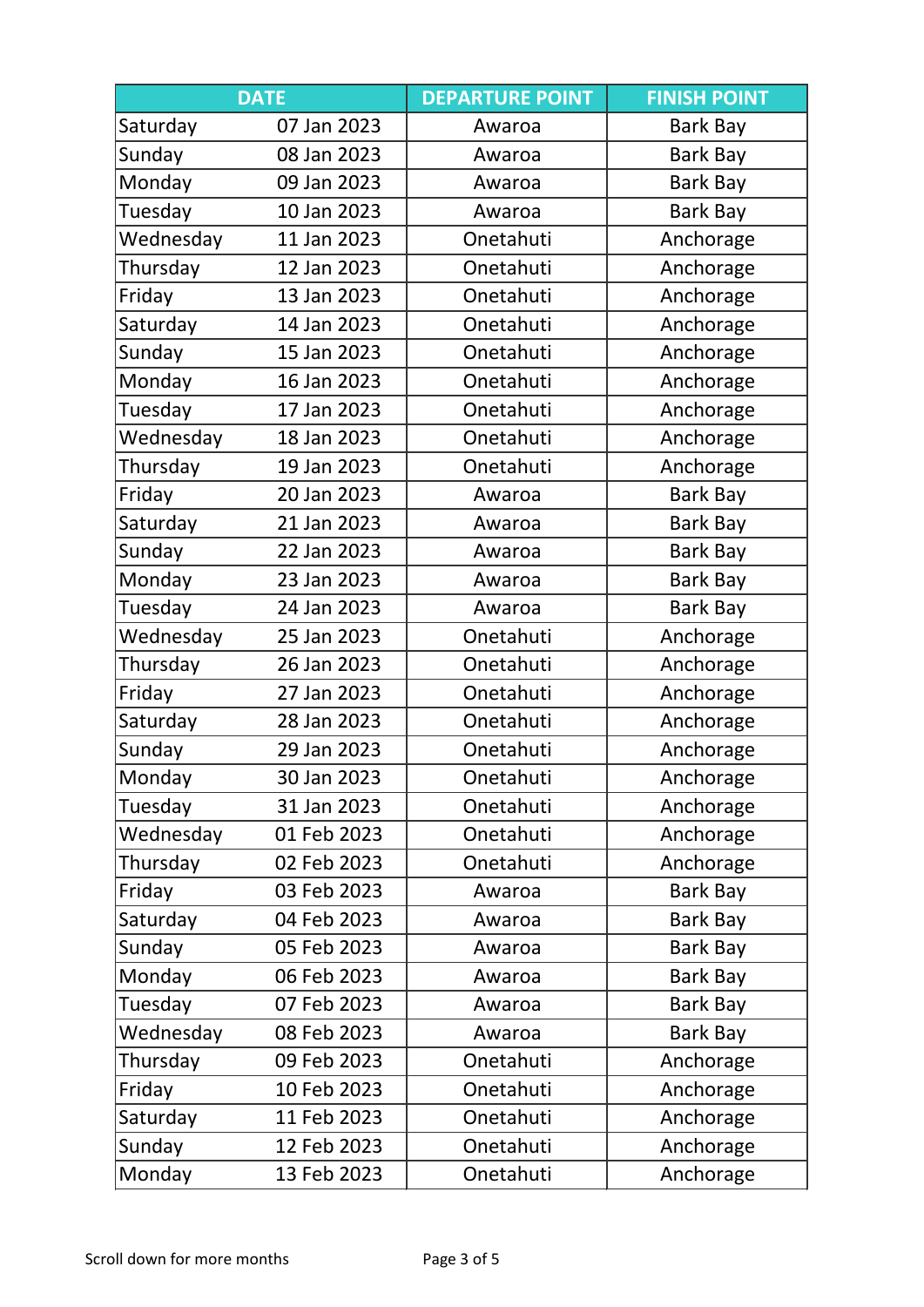|           | <b>DATE</b> | <b>DEPARTURE POINT</b> | <b>FINISH POINT</b> |
|-----------|-------------|------------------------|---------------------|
| Tuesday   | 14 Feb 2023 | Onetahuti              | Anchorage           |
| Wednesday | 15 Feb 2023 | Onetahuti              | Anchorage           |
| Thursday  | 16 Feb 2023 | Onetahuti              | Anchorage           |
| Friday    | 17 Feb 2023 | Onetahuti              | Anchorage           |
| Saturday  | 18 Feb 2023 | Onetahuti              | Anchorage           |
| Sunday    | 19 Feb 2023 | Awaroa                 | Bark Bay            |
| Monday    | 20 Feb 2023 | Awaroa                 | Bark Bay            |
| Tuesday   | 21 Feb 2023 | Awaroa                 | <b>Bark Bay</b>     |
| Wednesday | 22 Feb 2023 | Awaroa                 | Bark Bay            |
| Thursday  | 23 Feb 2023 | Onetahuti              | Anchorage           |
| Friday    | 24 Feb 2023 | Onetahuti              | Anchorage           |
| Saturday  | 25 Feb 2023 | Onetahuti              | Anchorage           |
| Sunday    | 26 Feb 2023 | Onetahuti              | Anchorage           |
| Monday    | 27 Feb 2023 | Onetahuti              | Anchorage           |
| Tuesday   | 28 Feb 2023 | Onetahuti              | Anchorage           |
| Wednesday | 01 Mar 2023 | Onetahuti              | Anchorage           |
| Thursday  | 02 Mar 2023 | Onetahuti              | Anchorage           |
| Friday    | 03 Mar 2023 | Onetahuti              | Anchorage           |
| Saturday  | 04 Mar 2023 | Awaroa                 | Bark Bay            |
| Sunday    | 05 Mar 2023 | Awaroa                 | Bark Bay            |
| Monday    | 06 Mar 2023 | Awaroa                 | Bark Bay            |
| Tuesday   | 07 Mar 2023 | Awaroa                 | Bark Bay            |
| Wednesday | 08 Mar 2023 | Awaroa                 | Bark Bay            |
| Thursday  | 09 Mar 2023 | Awaroa                 | Bark Bay            |
| Friday    | 10 Mar 2023 | Awaroa                 | Bark Bay            |
| Saturday  | 11 Mar 2023 | Onetahuti              | Anchorage           |
| Sunday    | 12 Mar 2023 | Onetahuti              | Anchorage           |
| Monday    | 13 Mar 2023 | Onetahuti              | Anchorage           |
| Tuesday   | 14 Mar 2023 | Onetahuti              | Anchorage           |
| Wednesday | 15 Mar 2023 | Onetahuti              | Anchorage           |
| Thursday  | 16 Mar 2023 | Onetahuti              | Anchorage           |
| Friday    | 17 Mar 2023 | Onetahuti              | Anchorage           |
| Saturday  | 18 Mar 2023 | Onetahuti              | Anchorage           |
| Sunday    | 19 Mar 2023 | Onetahuti              | Anchorage           |
| Monday    | 20 Mar 2023 | Awaroa                 | Bark Bay            |
| Tuesday   | 21 Mar 2023 | Awaroa                 | Bark Bay            |
| Wednesday | 22 Mar 2023 | Awaroa                 | Bark Bay            |